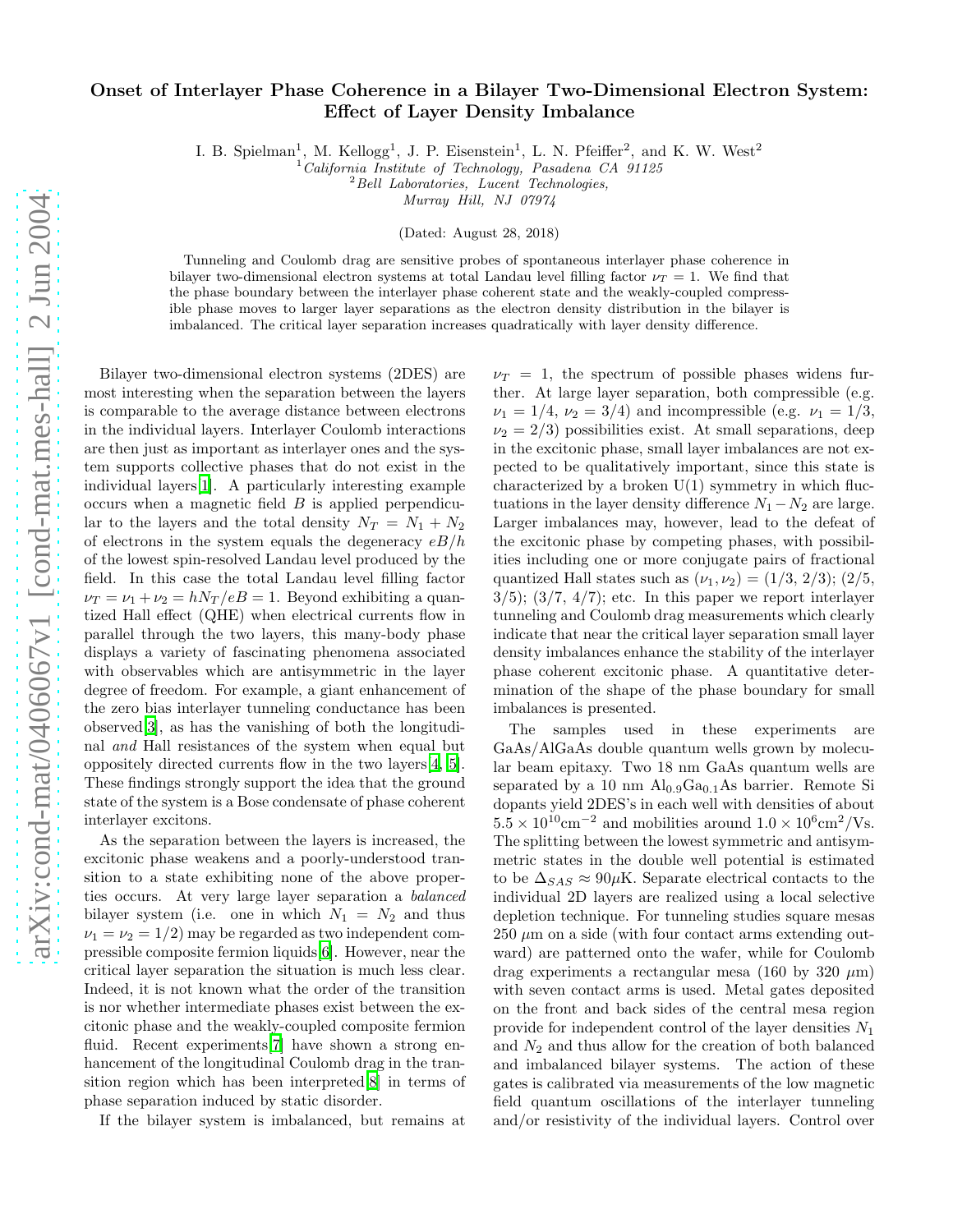the total electron density also allows for continuous tuning of the ratio of intra- to interlayer Coulomb interactions in the sample. This ratio is conveniently parameterized by  $d/\ell$ , with  $d = 28$  nm being the centerto-center quantum well separation and  $\ell = (\hbar/eB)^{1/2}$ the magnetic length. Prior experiments[\[3,](#page-3-1) [4\]](#page-3-2) have shown that the transition from the weakly-coupled compressible phase to the strongly-coupled excitonic phase at  $\nu_T = 1$ occurs near  $d/\ell \sim 1.7 - 1.8$  in the present samples. Since the ratio of the tunnel splitting  $\Delta_{SAS}$  to the mean Coulomb energy  $e^2/\epsilon\ell$  is only about  $1 \times 10^{-6}$ , the  $\nu_T = 1$ QHE in these sample is overwhelmingly dominated by electron-electron interactions.

Figure 1a shows two representative low temperature  $(T = 25 \text{ mK})$  interlayer tunneling conductance spectra at  $\nu_T = 1$  in a balanced bilayer 2DES. The lower trace was obtained at  $d/\ell = 1.82$  and is representative of the compressible phase just above the critical layer separation. Near zero interlayer voltage V the conductance  $dI/dV$  is heavily suppressed[\[9\]](#page-3-7). This is a single layer effect and reflects the fact that at high magnetic field a 2DES is strongly correlated, irrespective of whether it is compressible or incompressible. The sudden injection, via tunneling, of an uncorrelated electron into the 2DES can only produce a highly excited state; no low energy states are accessible on the rapid time-scale of the tunneling event. The upper trace in Fig. 1a was obtained at  $d/\ell = 1.76$ , inside the strongly-coupled excitonic phase. Instead of a suppression of tunneling at zero bias, there is now a huge and very sharply resonant enhancement. This Josephson-like effect has been widely interpreted as a direct result of spontaneous interlayer phase coherence in the bilayer system. The strong interlayer correlations ensure that an electron about to tunnel always faces a hole in the opposite layer and is thus fully correlated in advance.

The remaining panels of Fig. 1 show enlargements of the zero bias region of tunneling spectra from the same sample but with  $d/\ell$  very close to the critical value separating the weakly- and strongly-coupled phases. Figs. 1b and 1c contain  $\nu_T = 1$  tunneling spectra in the balanced configuration at  $d/\ell = 1.795$  and 1.816 respectively. The data in Fig. 1b show a weak peak near zero bias, demonstrating that the sample is just inside the excitonic phase. In Fig. 1c the peak is absent; the sample is evidently just outside the excitonic phase[\[10\]](#page-3-8). Most interesting are Figs. 1d and 1e. Here the total density  $N_T$  is the same as in Fig. 1c and thus  $d/\ell = 1.816$ , but now the sample is imbalanced:  $N_1 = (N_T + \Delta N)/2$  and  $N_2 = (N_T - \Delta N)/2$ . In Figs. 1d and 1e  $\Delta N/N_T = \pm 0.08$ , respectively[\[11](#page-3-9)]. In both cases a peak has appeared at zero bias. The data in Figs. 1c, 1d, and 1e convincingly demonstrate that a small layer density imbalance can stabilize the excitonic phase even when it is not present in the balanced configuration at the same total density.

A similar imbalance-induced stabilization of the



FIG. 1: Tunneling spectra at  $\nu_T = 1$  and  $T = 25 \text{mK}$ . a) Balanced bilayer. Upper trace:  $d/\ell = 1.76$ , coherent phase. Lower trace:  $d/\ell = 1.82$ , compressible phase. Upper trace shifted vertically for clarity. b) Enlargement of zero bias region at  $d/\ell = 1.795$ , just inside the coherent phase in the balanced case. A small peak near zero bias is evident. c), d) and e) Spectra at  $d/\ell = 1.816$  in both balanced and imbalanced cases. While no zero bias peak is seen at balance, the small density imbalance creates one.

strongly-coupled  $\nu_T = 1$  excitonic phase is observed in Coulomb drag experiments. In such measurements a current I driven through one of the 2D layers produces voltage drops  $V_D$  in the other layer[\[12\]](#page-3-10). At zero magnetic field the drag voltage is parallel to the current and is simply proportional to the interlayer momentum relaxation rate. Deep within the  $\nu_T = 1$  excitonic phase the quantum Hall energy gap suppresses inelastic interlayer Coulomb scattering events and the observed longitudinal drag voltage at low temperatures is exponentially small<sup>[\[13\]](#page-3-11)</sup>. However, a strong transverse, or Hall, component of the drag is observed. In the strongly-coupled phase the Hall drag resistance  $R_{xy,D} = V_{xy,D}/I$  is in fact precisely quantized, with  $R_{xy,D} = h/e^2[13]$  $R_{xy,D} = h/e^2[13]$  $R_{xy,D} = h/e^2[13]$ . Strong Hall drag is unusual and is believed to be a direct signature of non-trivial interlayer correlations[\[14,](#page-3-12) [15,](#page-3-13) [16](#page-3-14), [17,](#page-3-15) [18\]](#page-3-16). Girvin[\[19\]](#page-3-17) has offered an intuitive explanation of the effect. In the strongly-coupled bilayer  $\nu_T = 1$  phase, each electron "sees" a vortex, or node, in the many-body wavefunction at the location of each of the other electrons,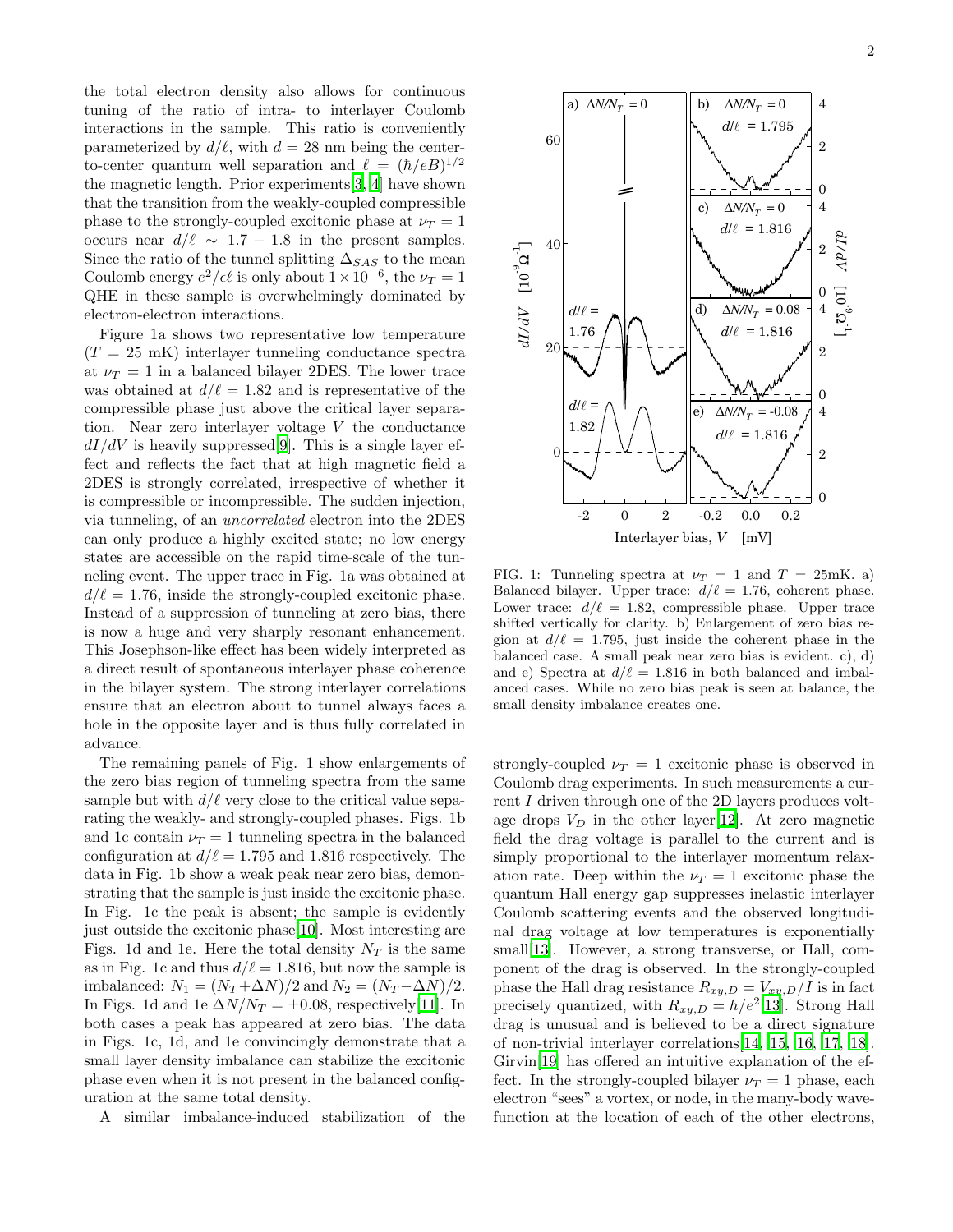

FIG. 2: Hall drag vs.  $d/\ell$  at  $\nu_T = 1$  and  $T = 50$  mK. Solid squares: Balanced bilayer,  $\Delta N/N_T = 0$ . Solid and open circles: Imbalanced bilayer,  $\Delta N/N_T = \pm 0.1$ .

irrespective of which layer they are in. Thus, a current flowing solely in one layer produces a flow of vortices in the other layer. Via the Josephson relation, this flow of vortices produces a transverse voltage in the non-currentcarrying layer. This is Hall drag and  $R_{xy,D} = h/e^2$  follows immediately.

Recent experiments[\[7\]](#page-3-5) have shown that  $R_{xy,D}$  at  $\nu_T$  = 1 rises from zero to the quantized value over a fairly narrow range of effective layer separations  $d/\ell$  about the critical value separating the two phases. Figure 2 shows Hall drag data at  $\nu_T = 1$  and  $T = 50$  mK from a bilayer sample taken from the same parent wafer as the tunneling sample described above. These data were obtained by first measuring the magnetic field dependence of  $R_{xy,D}$  at fixed layer densities and then picking out the value at  $\nu_T = 1$ . The transition of  $R_{xy,D}$  at  $\nu_T = 1$  from 0 to  $h/e^2$  as  $d/\ell$  is reduced is shown both in balanced  $N_1 = N_2$  and imbalanced  $(\Delta N/N_T = \pm 0.10)$  situations. It is clear from the figure that imbalance causes the midpoint of the drag transition to move to larger effective layer separations.

Figure 3 shows the boundaries in the  $d/\ell$  vs.  $\Delta N/N_T$ plane which separate the weakly-coupled and stronglycoupled phases at  $\nu_T = 1$  as deduced from tunneling and drag data like those in Figs. 1 and 2. For tunneling, sets of conductance spectra at fixed total density  $N_T$ (and thus fixed  $d/\ell$ ) but various layer imbalances  $\Delta N/N_T$ were examined for the presence of a zero bias peak. For those densities and effective layer separations where the peak was absent at balance but present at sufficiently large imbalance, a point on the phase boundary could be determined. For Coulomb drag, the critical  $d/\ell$  value at a given imbalance  $\Delta N/N_T$  was taken to be that where  $R_{xy,D} = 0.5h/e^2$ . It is clear from the figure that both tunneling and Hall drag suggest that the critical layer separation  $d/\ell$  rises roughly quadratically with  $\Delta N/N_T$ .

The phase boundaries determined by tunneling and Hall drag shown in Fig. 3 are displaced from one another by approximately  $\Delta(d/\ell) = 0.1$ , in spite of the fact



FIG. 3: Boundaries in  $d/\ell$  vs.  $\Delta N/N_T$  separating the weaklycoupled and strongly-coupled phases at  $\nu_T = 1$  as deduced from tunneling (triangles) and Hall drag (dots)[\[11](#page-3-9)]. Solid lines are least squares fits to parabolas. Dashed curve is modified theoretical prediction of Ref.[\[26](#page-3-18)].

that the data were obtained with samples from the same semiconductor wafer. This difference is in large part a result of the way we have defined the transition point in the two experiments. In Hall drag the phase boundary is identified with the  $d/\ell$  value where  $R_{xy,D}$  reaches one-half of its quantized value  $h/e^2$ . As Fig. 2 makes clear, non-zero Hall drag is observed at noticeably larger layer separations than this. In contrast, the tunneling transition is identified by the first observation of a tiny zero bias peak. This is the only sensible definition in this case, since unlike Hall drag, the tunneling conductance is not changing from zero to some universal value as the phase boundary is crossed. Beyond this, we note that Hall drag and tunneling may depend very differently on the connectivity of regions in the sample in which the strongly-coupled phase exists. Stern and Halperin[\[8](#page-3-6)] have argued that static fluctuations in the layer densities of real samples lead to phase separation in the transition region. As  $d/\ell$  is reduced toward the phase boundary, initially only small regions of the strongly-coupled excitonic phase appear within the weakly-coupled background fluid. While interlayer tunneling will detect these regions almost immediately, the quantization of the drag and conventional Hall resistances requires them to percolate which will only occur at smaller  $d/\ell$ .

Several prior experiments have suggested that the QHE in bilayer  $\nu_T = 1$  systems is robust against layer density imbalance [\[20,](#page-3-19) [21](#page-3-20), [22,](#page-3-21) [23](#page-3-22)]. Sawada,  $et \ al. [20]$  $et \ al. [20]$  $et \ al. [20]$ reported that the strength of the  $\nu_T = 1$  QHE (inferred from the width of the quantized Hall plateau and the energy gap  $\Delta$  extracted from the temperaturedependent diagonal resistivity) increased symmetrically with layer density imbalance. These measurements, however, were made in a sample with very strong tunnel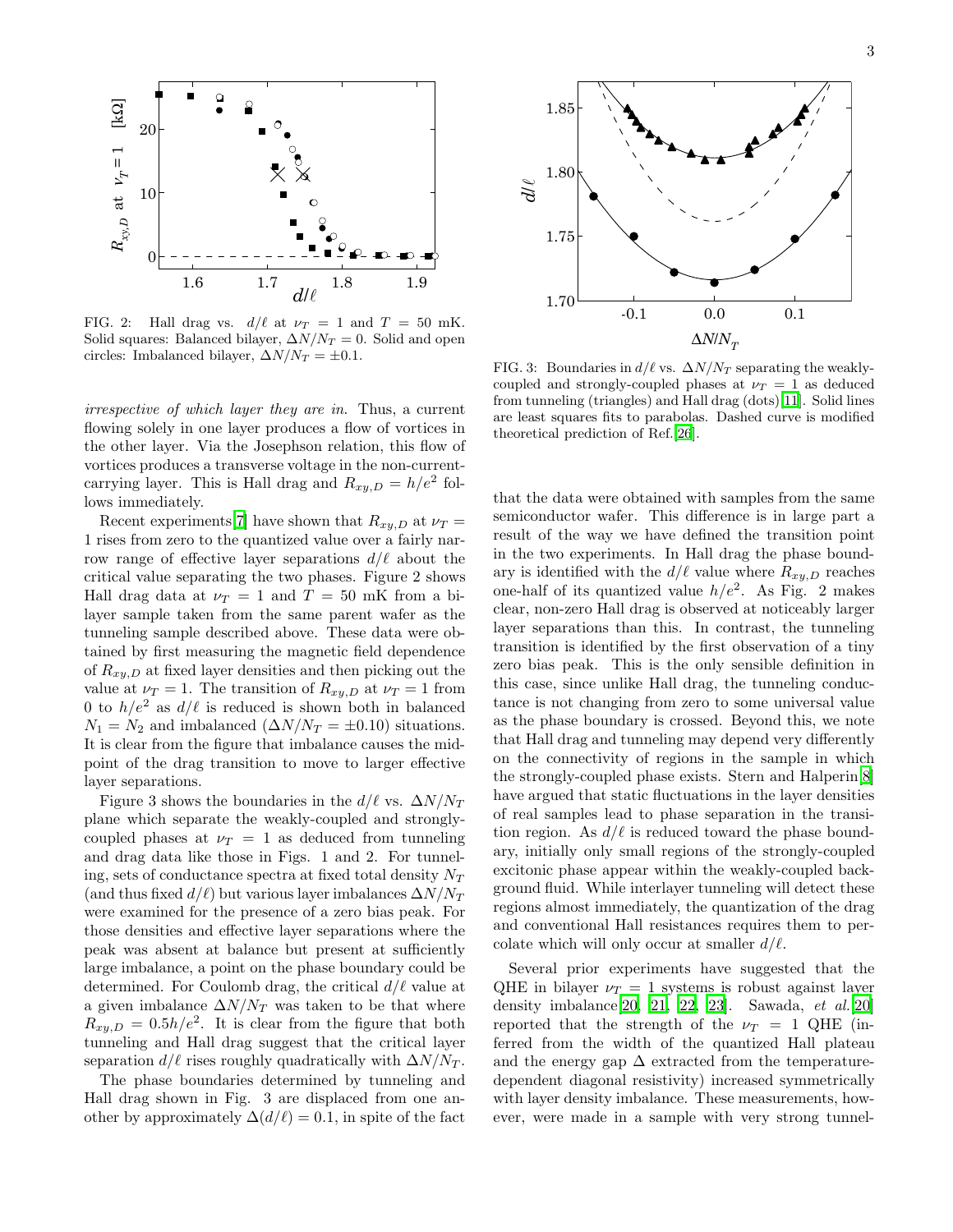ing (the symmetric-antisymmetric tunnel splitting was  $\Delta_{SAS} \approx 7$ K, considerably larger than the observed transport gap  $\Delta$ ) and thus were not necessarily representative of the physics of  $\nu_T = 1$  QHE in the Coulomb-dominated, spontaneously interlayer phase coherent regime. Tutuc, et al.[\[22\]](#page-3-21), using strongly correlated 2D hole bilayers with very weak interlayer tunneling, also found the energy gap of the  $\nu_T = 1$  QHE to increase with layer imbalance. Finally, Clarke, et al.[\[23](#page-3-22)], again using bilayer hole samples, found that the width of the  $\nu_T = 1$  QHE resistivity minimum either remained the same as the sample was imbalanced, or increased. Clarke, et al. also claimed that the interlayer phase coherent  $\nu_T = 1$  state could develop in the presence of layer density imbalance even when it is not present at balance. However, this conclusion was drawn from observations at very large imbalance, where the possibility of competing independent layer phases is large. Indeed, Clarke, et al.[\[23](#page-3-22)] suggested that the system first exhibited the  $(\nu_1, \nu_2) = (1/3, 2/3)$  fractional QHE before condensing into the interlayer phase coherent  $\nu_T = 1$  QHE at still larger imbalances.

All of these prior studies rely upon conventional transport, i.e. with parallel currents in the two layers. Consequently, they reflect the existence of a QHE as a transport phenomenon, but are not directly sensitive to the presence, or lack, of spontaneous interlayer phase coherence in the ground state. In addition, these earlier studies do not establish the shape of the phase boundary, in the  $d/\ell$  vs.  $\Delta N/N_T$  plane, separating the excitonic phase from the weakly-coupled compressible phase. In contrast, the present measurements employ observables (tunneling and Hall drag) which involve the antisymmetric transport channel and are thus directly dependent upon interlayer phase coherence and hence allow, as Fig. 3 demonstrates, determination of the phase boundary.

The effect of layer density imbalance on the bilayer  $\nu_T = 1$  quantized Hall state has been examined theoretically by several groups[\[24,](#page-3-23) [25,](#page-3-24) [26](#page-3-18)]. Joglekar and MacDonald[\[26\]](#page-3-18) offer a quantitative prediction the shape of the phase boundary. In their Hartree-Fock theory the magneto-roton minimum in the collective mode spectrum of the strongly-coupled phase deepens as  $d/\ell$ increases, signaling incipient instability against charge density wave formation. The critical  $d/\ell$  is assumed to correspond the vanishing of the magneto-roton gap. Joglekar and MacDonald find that the collective mode spectrum stiffens and the critical  $d/\ell$  increases quadratically with  $\Delta_v$ , the splitting between the single-particle ground states in the two quantum wells. Since the interlayer capacitance in the  $\nu_T = 1$  coherent phase is only slightly renormalized[\[26\]](#page-3-18),  $\Delta_v$  is essentially proportional to  $\Delta N/N_T$ . The dashed line in Fig. 3 shows their estimate of the phase boundary, shifted vertically by  $\Delta(d/\ell) = 0.58$ . The qualitative agreement is seen to be good.

In conclusion, we have used interlayer tunneling and

Coulomb drag to establish the layer density difference dependence of the phase boundary separating the interlayer coherent excitonic phase from the weakly-coupled compressible phase at  $\nu_T = 1$ . We find that layer density imbalance enhances the stability of the coherent phase and that the critical layer separation increases quadratically with  $\Delta N/N_T$ .

We thank Allan MacDonald, Yogesh Joglekar, and Kun Yang for enlightening conversations. This work was supported by the NSF under Grant No. DMR-0242946 and the DOE under Grant No. DE-FG03-99ER45766.

- <span id="page-3-0"></span>[1] For a review, see the chapters by S.M. Girvin and A.H. MacDonald and by J.P. Eisenstein in Perspectives in Quantum Hall Effects, edited by A. Pinczuk and S. Das Sarma (Wiley, New York, 1997).
- [2] S.Q. Murphy, et al., Phys. Rev. Lett. **72**, 728 (1994).
- <span id="page-3-1"></span>[3] I.B. Spielman, J.P. Eisenstein, L.N. Pfeiffer, and K.W. West, Phys. Rev. Lett. 84, 5808 (2000) and Phys. Rev. Lett. 87, 036803 (2001).
- <span id="page-3-2"></span>[4] M. Kellogg, J.P. Eisenstein, L.N. Pfeiffer and K.W. West, [cond-mat/0401521.](http://arxiv.org/abs/cond-mat/0401521)
- <span id="page-3-3"></span>[5] E. Tutuc, M. Shayegan, and D. Huse, [cond-mat/0402186.](http://arxiv.org/abs/cond-mat/0402186)
- [6] See the chapter by B.I. Halperin in Ref. [\[1\]](#page-3-0).
- <span id="page-3-5"></span><span id="page-3-4"></span>[7] M. Kellogg, J.P. Eisenstein, L.N. Pfeiffer and K.W. West, Phys. Rev. Lett. 90, 246801 (2003).
- <span id="page-3-6"></span>[8] A. Stern and B.I. Halperin, Phys. Rev. Lett. 88, 106801 (2002).
- [9] J.P. Eisenstein, L.N. Pfeiffer and K.W. West, Phys. Rev. Lett. 69, 3804 (1992).
- <span id="page-3-8"></span><span id="page-3-7"></span>[10] The conductance noise floor in our experiments is about  $4 \times 10^{-10} \Omega^{-1} \text{Hz}^{-1/2}.$
- <span id="page-3-9"></span>[11] In tunneling we found that a small density imbalance,  $\Delta N/N_T \approx 0.02$ , developed upon application of the magnetic field required to produce  $\nu_T = 1$ . As a result, all  $\Delta N/N_T$  values quoted here for tunneling include a shift of  $+0.02$ .
- <span id="page-3-10"></span>[12] Tunneling between the layers can distort drag measurements, but we have demonstrated that this is not the case for the data presented here, in spite of the large enhancement of the zero bias tunneling conductance in the excitonic phase. See Ref.[\[4\]](#page-3-2) for details.
- <span id="page-3-11"></span>[13] M. Kellogg, I.B. Spielman, J.P. Eisenstein, L.N. Pfeiffer and K.W. West, Phys. Rev. Lett. 88, 126804 (2002).
- <span id="page-3-12"></span>[14] S.R. Renn, Phys. Rev. Lett. **68**, 658 (1992).
- <span id="page-3-14"></span><span id="page-3-13"></span>[15] J-M. Duan, Europhys. Lett. **29**, 489 (1995).
- [16] Kun Yang, Phys. Rev. B58, R4246 (1998).
- <span id="page-3-15"></span>[17] Kun Yang and A.H. MacDonald, Phys. Rev. B63, 073301 (2001).
- <span id="page-3-16"></span>[18] Y.B. Kim, C. Nayak, E. Demler, N. Read, and S. Das Sarma, Phys. Rev. B63, 205315 (2001).
- [19] S.M. Girvin, [cond-mat/0202374.](http://arxiv.org/abs/cond-mat/0202374)
- <span id="page-3-20"></span><span id="page-3-19"></span><span id="page-3-17"></span>[20] A. Sawada, et al., Phys. Rev. Lett. **80**, 4534 (1998).
- [21] V. Dolgopolov, et al., Phys. Rev. B  $59$ , 13235 (1999).
- [22] E. Tutuc, et al., Phys. Rev. Lett.  $91, 076802$  (2003).
- <span id="page-3-23"></span><span id="page-3-22"></span><span id="page-3-21"></span>[23] W.R. Clarke, et al., [cond-mat/0403490.](http://arxiv.org/abs/cond-mat/0403490)
- [24] L. Brey and C. Tejedor, Phys. Rev. B 44, 10676 1991).
- <span id="page-3-24"></span>[25] C. Hanna, Bull. Am. Phys. Soc. 42, 553 (1997).
- <span id="page-3-18"></span>[26] Y.N. Joglekar and A.H. MacDonald, Phys. Rev. B65,